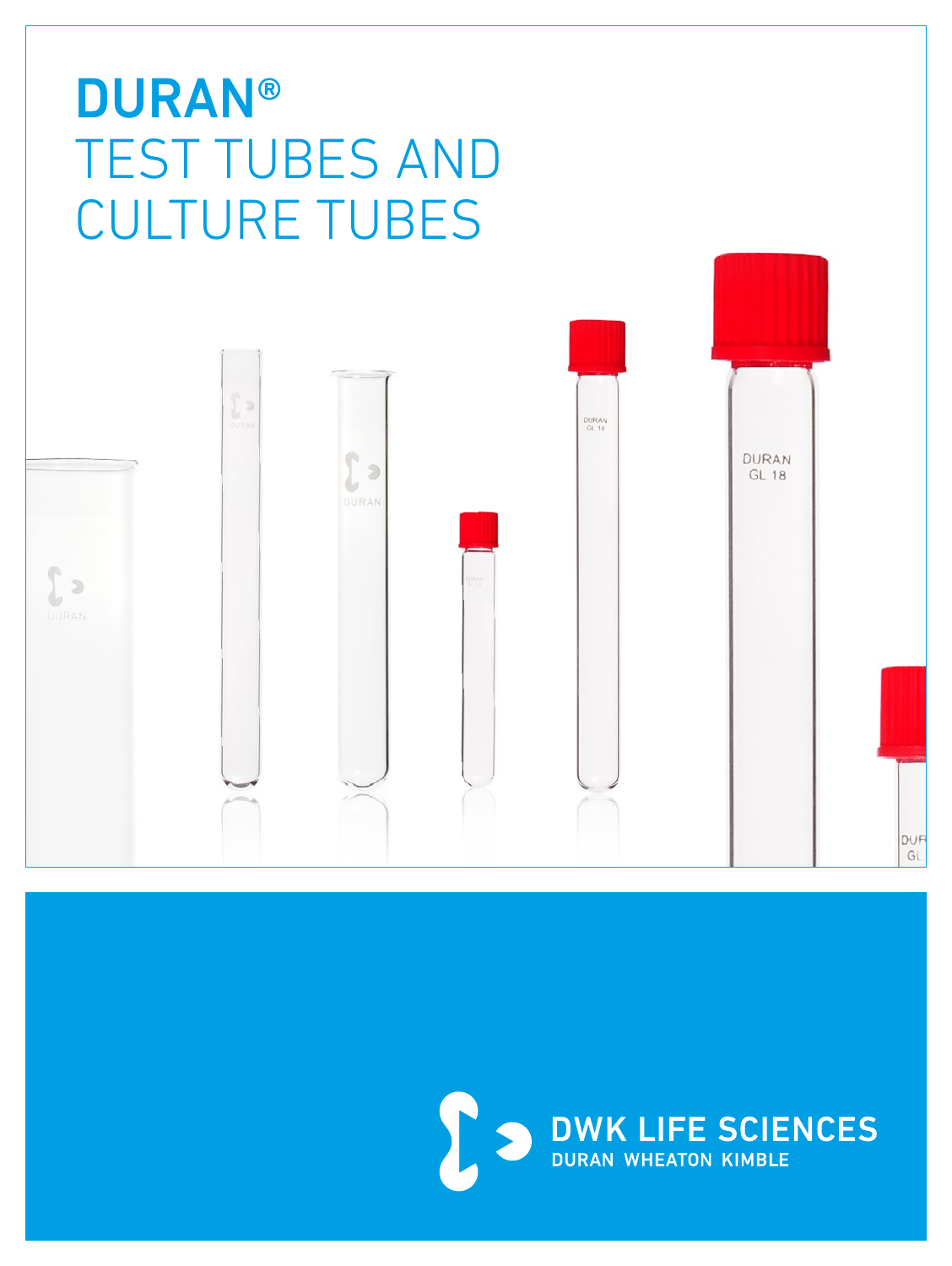### DURAN® TEST TUBES AND CULTURE TUBES

Test tubes are universal cylindrical laboratory glassware with a round bottom that are used e.g. for chemical reactions, pretreatments or for storing small amounts of liquid.

Culture tubes with DIN thread and screw caps are used for growing cultures from liquid media and for storage under sterile conditions.

#### APPLICATIONS

#### DURAN® Test Tubes

- Heating of small amounts
- Pretreatments
- Storage and transport of small amounts of liquid

#### DURAN® Culture Tubes

- **Growth of microorganisms**
- Storage and transport of small quantities of liquids and sterile cultures
- Working with cell culture media under sterile conditions in biosafety cabinets and clean hoods
- Cultivating, storage and transport of microorganisms

#### FEATURES & BENEFITS

#### DURAN® Test Tubes

- Manufactured from borosilicate glass 3.3
- Thick-walled and therefore mechanically very resistant
- With round bottom
- Available with beaded rim or straight rim
- Fired-on, highly durable white ceramic

#### DURAN® Culture Tubes

- Manufactured from borosilicate glass 3.3
- With DIN thread and screw cap from PBT for airtight sealing
- High tightness due to PTFE≠≠≠coated silicone seal



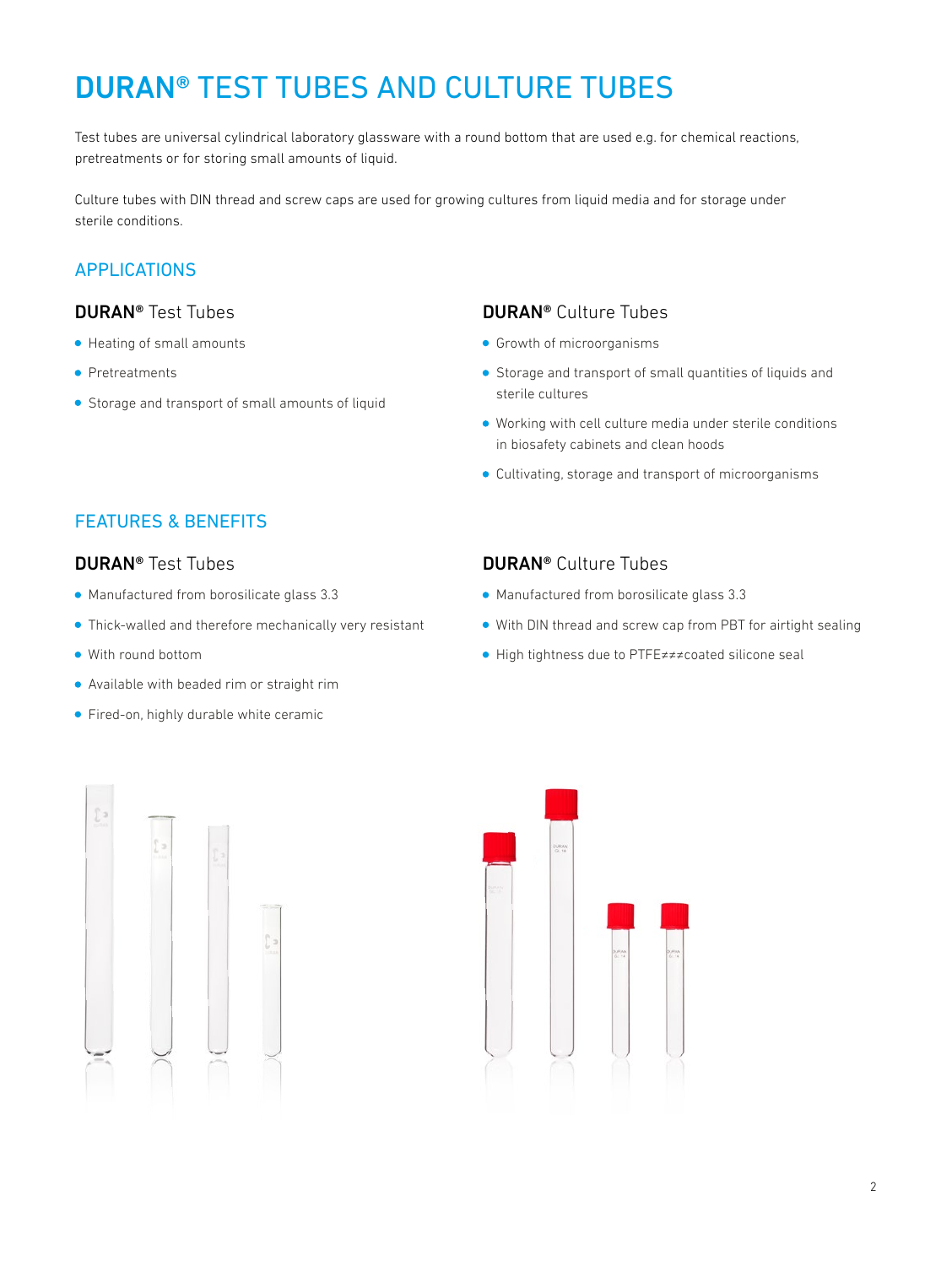### ORDERING INFORMATION

#### DURAN® TEST TUBES WITH BEADED RIM OR STRAIGHT RIM

| $D \times H$<br>(mm) | Capacity (mL)  | <b>Pack Unit</b> | Cat. No.<br><b>Beaded Rim</b> | Cat. No.<br><b>Straight Rim</b> |
|----------------------|----------------|------------------|-------------------------------|---------------------------------|
| $8 \times 70$        | $\overline{2}$ | 100              | 26 130 01 05                  | 26 131 01 06                    |
| $10 \times 75$       | 4              | 100              | 26 130 03 02                  | 26 131 03 03                    |
| $10 \times 100$      | 5              | 100              | 26 130 06 02                  | 26 131 06 03                    |
| $12 \times 75$       | 6              | 100              | 26 130 08 08                  | 26 131 08 09                    |
| $12 \times 100$      | 8              | 100              | 26 130 11 01                  | 26 131 11 02                    |
| $13 \times 100$      | 9              | 100              | 26 130 12 04                  | 26 131 12 05                    |
| $14 \times 130$      | 16             | 100              | 26 130 13 07                  | 26 131 13 08                    |
| $16 \times 130$      | 17             | 100              | 26 130 16 07                  | 26 131 16 08                    |
| $16 \times 160$      | 21             | 100              | 26 130 21 06                  | 26 131 21 07                    |
| 18 x 180             | 32             | 100              | 26 130 23 03                  | 26 131 23 04                    |
| $20 \times 150$      | 34             | 100              | 26 130 26 03                  | 26 131 26 04                    |
| $20 \times 180$      | 40             | 100              | 26 130 28 09                  | 26 131 28 01                    |
| 25 x 150             | 55             | 50               | 26 130 33 08                  | 26 131 33 09                    |
| $25 \times 200$      | 70             | 50               | 26 130 36 08                  | 26 131 36 09                    |
| $30 \times 200$      | 100            | 50               | 26 130 38 05                  | 26 131 38 06                    |



#### DURAN® CULTURE TUBES WITH DIN THREAD AND SCREW CAP FROM PBT

| $D \times H$ (mm) | Capacity (mL) | Thread (GL) | <b>Pack Unit</b> | Cat. No.     |
|-------------------|---------------|-------------|------------------|--------------|
| $12 \times 100$   | 6             | 14          | 50               | 26 135 11 55 |
| $13 \times 100$   | 9             | 14          | 50               | 26 135 12 58 |
| $16 \times 160$   | 20            | 18          | 50               | 26 135 21 51 |
| $16 \times 150$   | 20            | 18          | 50               | 26 135 22 54 |
| 18 x 180          | 30            | 18          | 50               | 26 135 23 57 |
| $20 \times 150$   | 34            | 18          | 50               | 26 135 24 51 |



You can obtain these products from your specialist laboratory ware dealer.